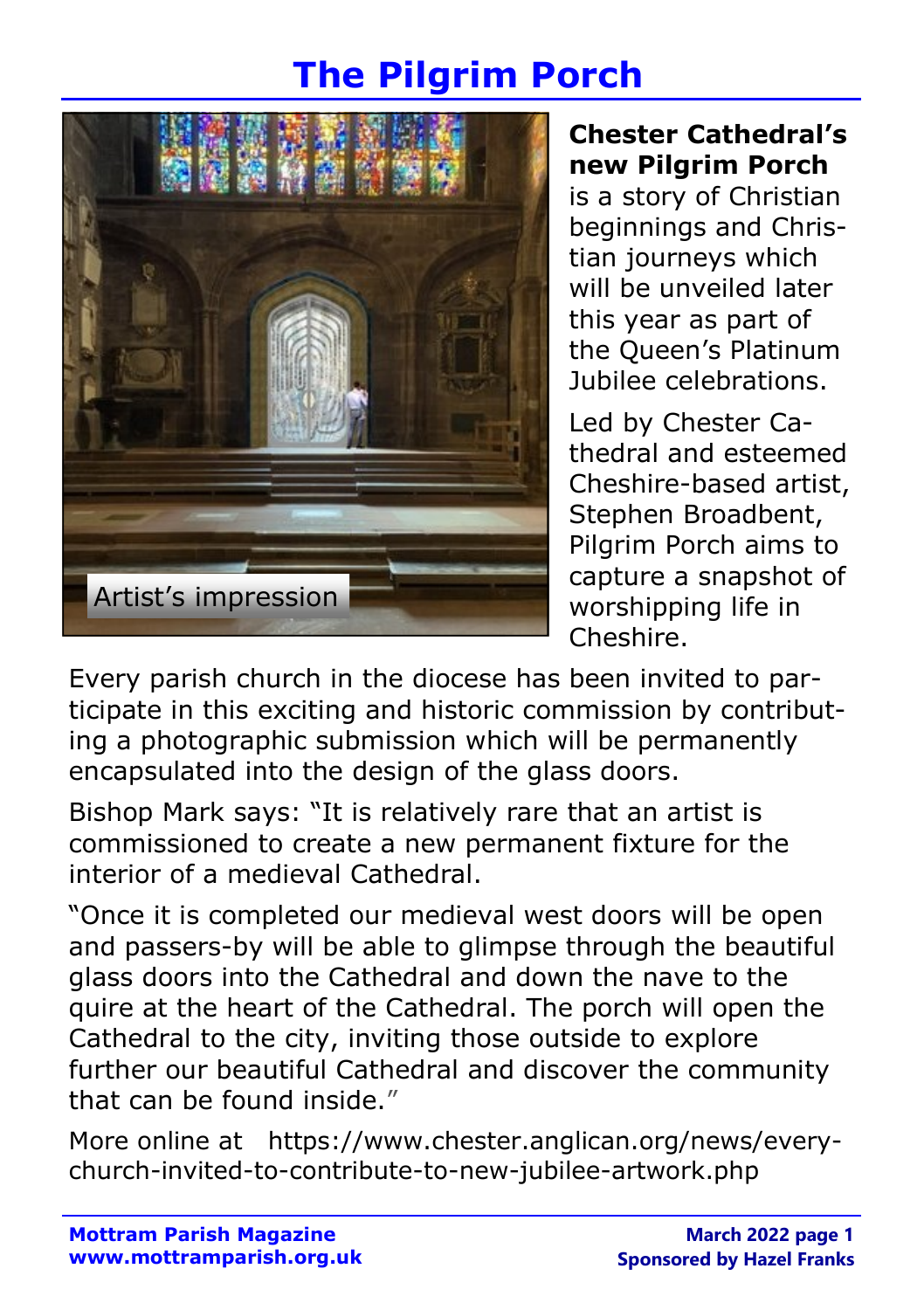## **The Pilgrim Porch (continued)**

### St. Michael and All Angels, Mottram-in-Longdendale

For our submission to the Pilgrim Porch we have chosen the Stone barrel font

The font is the oldest item in the church, pre-dating the present medieval building by perhaps 300 years. It is a 'barrel' font, hewn out of a single block of stone, dating back to the 12th century or even



earlier. It has been in at least one other position in this building - in the base of the tower - and was moved to its present spot by the entrance in 1895, mounted on an old millstone from the now demolished Brightomley Mill.

For many years it was missing from its rightful place, put outside possibly by the Puritans in the 17th Century who disliked the Papal associations of the ancient font. It served for many years as a water butt under one of the down-spouts on the

south side of the church and it was reported that "the boys attending the old grammar school had been in the habit of washing their slates therein"!

It was brought back into the church in 1855. We've chosen the font due to its role in baptising new Christians into the family of the church, its witness to past generations for almost a thousand years, and its link to the community in surrounding area through its local stone and the millstone from old Hattersley, both probably quarried from nearby Tintwistle Knarr.



Mottram Parish Magazine www.mottramparish.org.uk